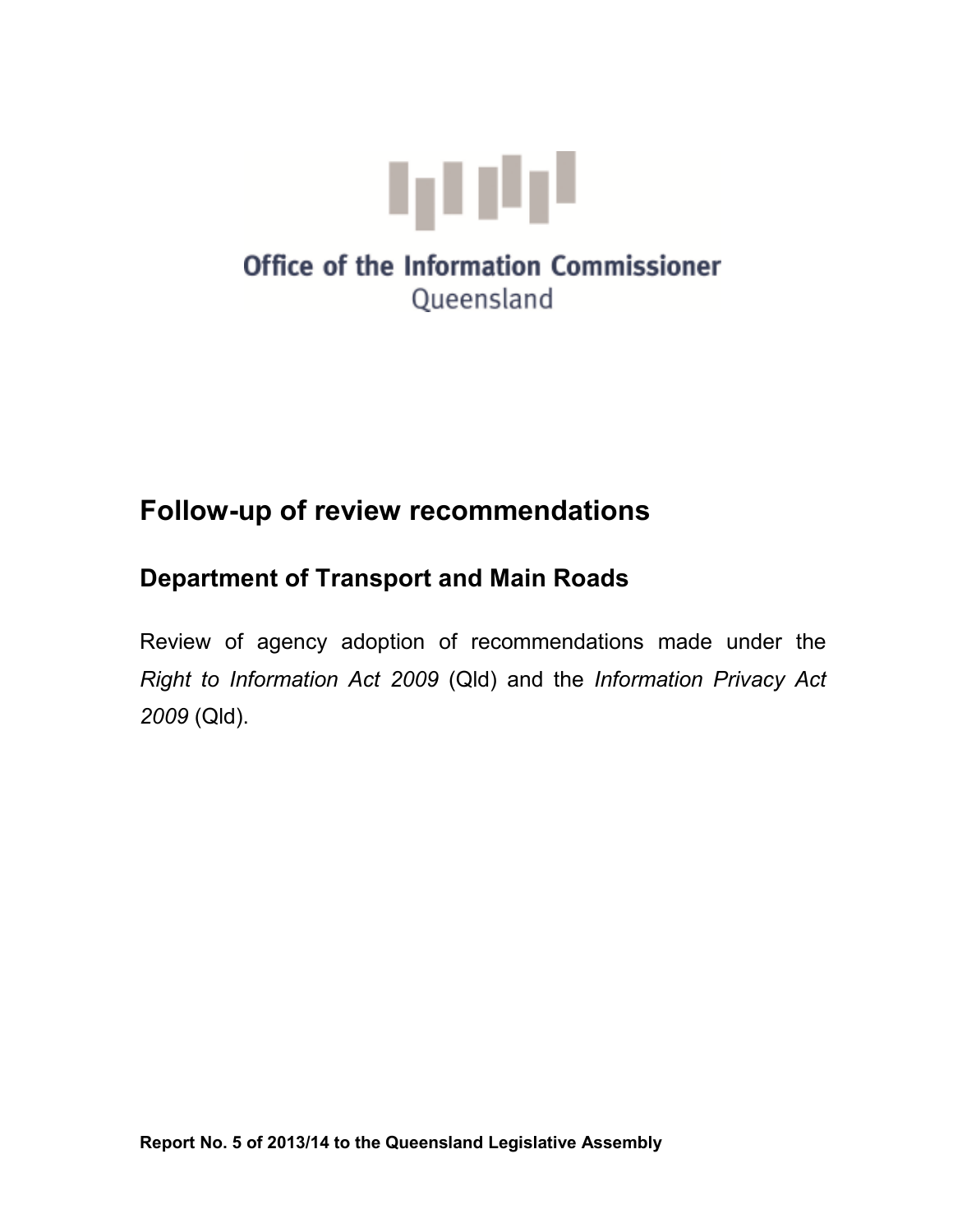OIC thanks the agency for cooperation throughout the review process and for the courtesy displayed towards the officers undertaking the assessment. In undertaking this follow-up review, OIC recognises the commitment of the business units and their desire for continuous improvement in right to information and information privacy.



This report to the Queensland Legislative Assembly by the Office of the Information Commissioner is licensed under a Creative Commons – Attribution License. People reading or using this report may do so in accordance with the following conditions: Attribution (BY), requiring attribution to the original author.

© The State of Queensland (Office of the Information Commissioner) 2014

Copies of this report are available on our website at www.oic.qld.gov.au and further copies are available on request to:

Office of the Information Commissioner Level 8, 160 Mary Street, Brisbane, Qld 4000 PO Box 10143, Adelaide Street, Brisbane, Qld 4000

Phone 07 3234 7373 Fax 07 3405 1122 Email administration@oic.qld.gov.au Web www.oic.qld.gov.au

ISBN: 978-0-646-91842-6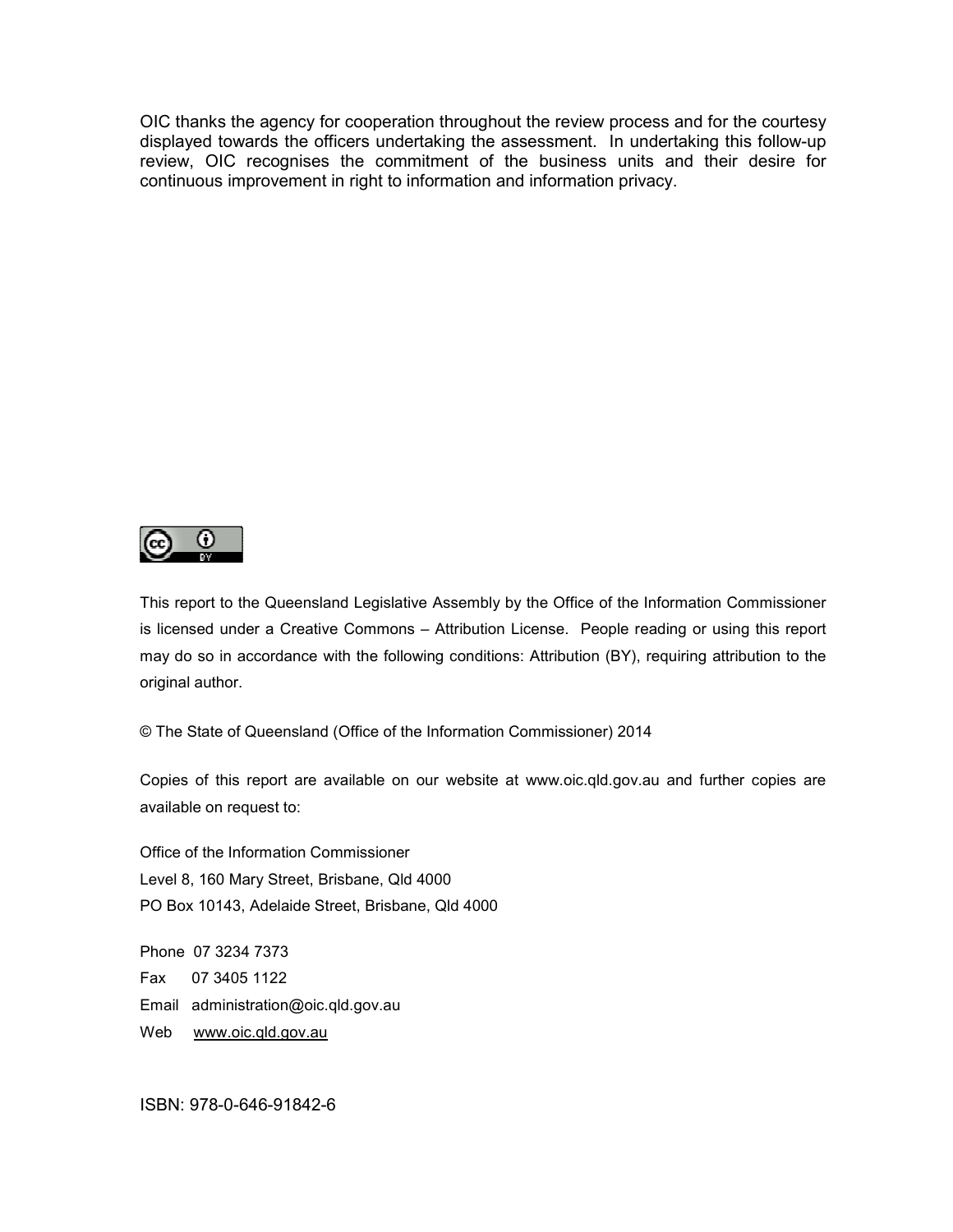March 2014

Mr Ian Berry MP **Chair** Legal Affairs and Community Safety Committee Parliament House George Street Brisbane QLD 4000

Dear Mr Berry

I am pleased to present 'Follow-up of review recommendations - Department of Transport and Main Roads: Review of agency adoption of recommendations made under the *Right to Information Act 2009* (Qld) and the *Information Privacy Act 2009* (Qld).' This report is prepared under section 131 of the *Right to Information Act 2009* (Qld).

The report reviews the extent to which the agency reviewed by the Office of the Information Commissioner has responded to review recommendations.

In accordance with subsection 184(5) of the *Right to Information Act 2009* (Qld) and subsection 193(5) of the *Information Privacy Act 2009* (Qld), I request that you arrange for the report to be tabled in the Legislative Assembly.

Yours sincerely

Burb pharaof.

Rachael Rangihaeata **Information Commissioner**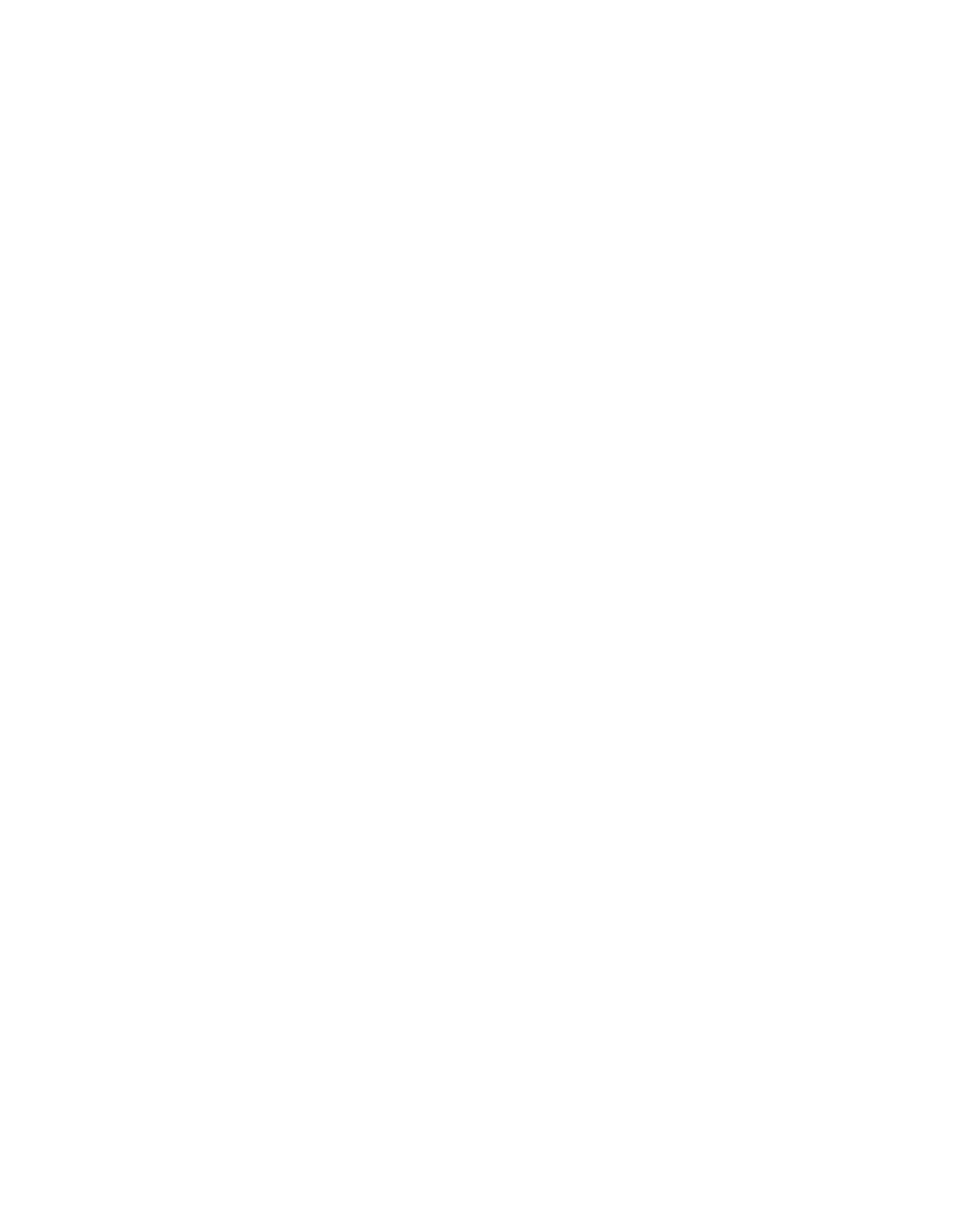### **Table of Contents**

| 1. |      |                              |                |  |
|----|------|------------------------------|----------------|--|
|    | 1.1. | Conclusions                  | $\mathbf{1}$   |  |
|    | 1.2. | Key findings                 | 1              |  |
|    | 1.3. | Reference to agency comments | $\overline{2}$ |  |
| 2. |      |                              |                |  |
| 3. |      |                              |                |  |
|    | 3.1  | Work completed               | 4              |  |
|    | 3.2  | Work still to be done        | $\overline{4}$ |  |
| 4. |      |                              | 6              |  |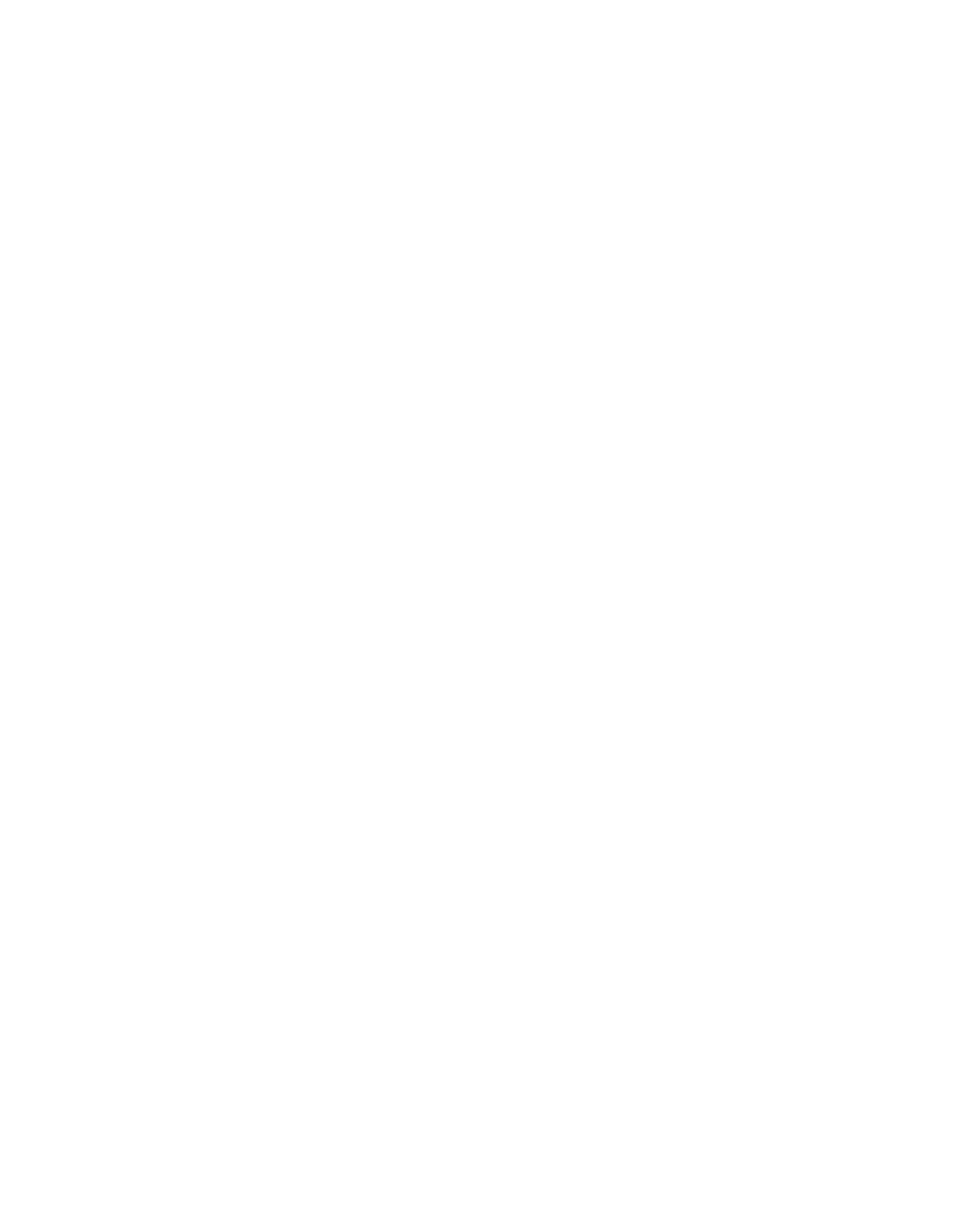### **1. Summary**

This is a report on the implementation of recommendations of an Office of the Information Commissioner (**OIC**) report:

**Compliance Review – Department of Transport and Main Roads,** Review of the Department of Transport and Main Roads' compliance with the *Right to Information Act 2009* (Qld) and the *Information Privacy Act 2009* (Qld).

This report, tabled in Parliament during 2012/2013, was about the outcomes of a review of agency performance under the *Right to Information Act 2009* (Qld) (**RTI Act**) and the *Information Privacy Act 2009* (Qld) (**IP Act**). This review analysed:

- the extent to which the Department of Transport and Main Roads (**TMR**) had a culture of openness and engaged with the community
- leadership within the agency to champion proactive release of information and good information governance
- accountability and measurement of performance
- strategies adopted to maximise disclosure; and
- compliance with specific legislative requirements.

This report examines the extent of implementation of the original review report recommendations.

#### **1.1. Conclusions**

TMR has implemented five of the six recommendations from the 2012/13 review report, and one recommendation is being progressed towards implementation.

#### **1.2. Key findings**

The 2012/13 review report concluded that TMR had performed strongly in its delivery of right to information and information privacy and demonstrated a clear commitment to openness and accountability. TMR had:

- published valuable public sector information as a matter of course
- sound governance structures in place which operated effectively under focused leadership from agency executive
- an open culture, focused outward and on efficiently meeting clients' needs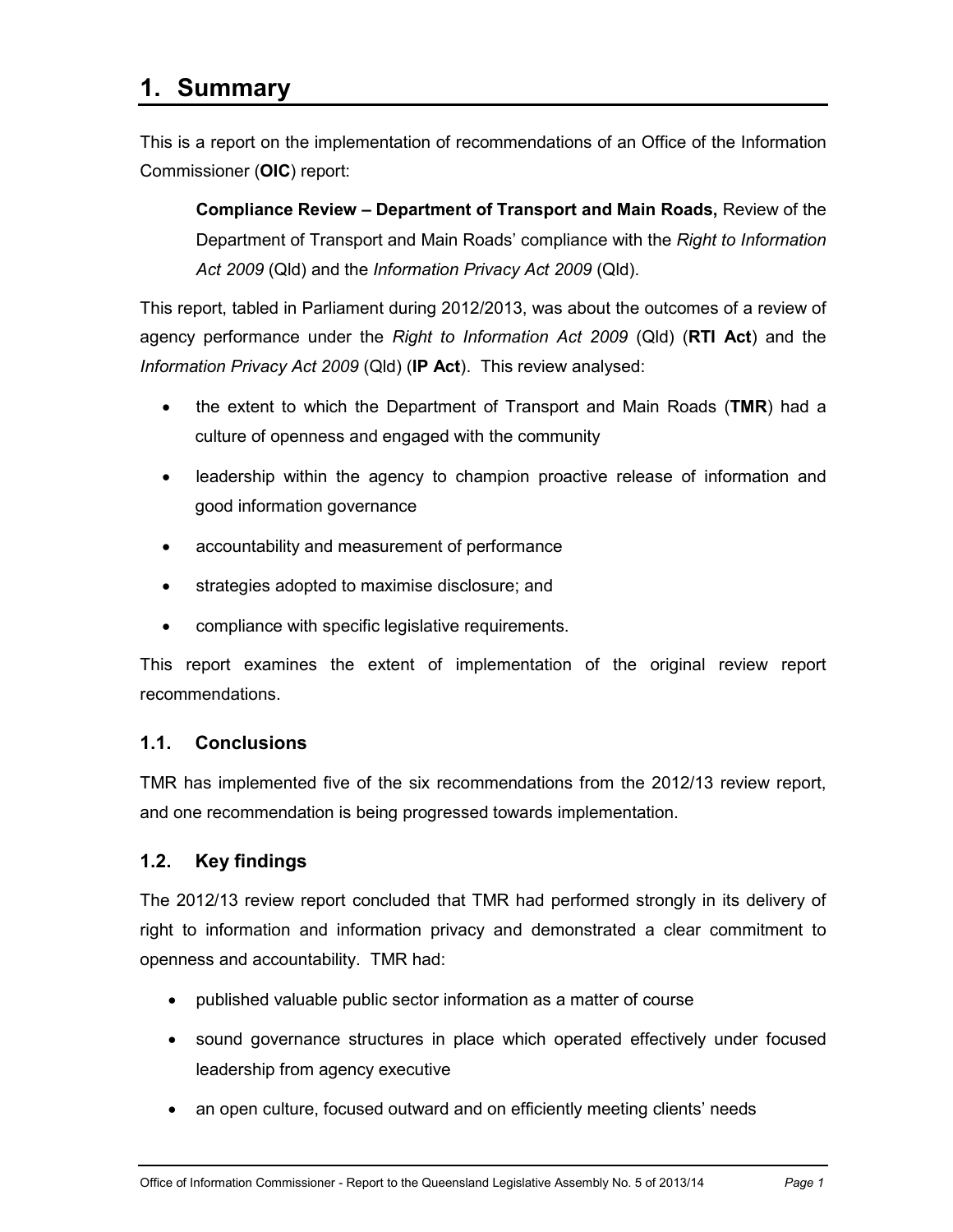- published information proactively, for example, with effective use of the publication scheme and disclosure log; and
- a high standard of application handling which could be a guide for other agencies in efficient and client focused application handling.

TMR was considered to be well-positioned to take a leadership role in developing strategies for engaging with the community to reduce red tape and add economic value through the re-use of information. An example of a TMR initiative to release geo-spatial information proactively was provided as a case study.

Six recommendations were made to TMR. The recommendations were due for implementation by July 2013.

TMR provided a progress report at the end of June 2013. In recognition of internal structural changes, OIC allowed additional time for implementation of Recommendation One. OIC and TMR met to discuss finalising Recommendation One in January 2014. While TMR had commenced work on implementing Recommendation One, in February 2014 TMR reported that it was being implemented as part of a wider review and could not be implemented fully prior to OIC reporting on its follow up review.

Therefore, TMR has implemented five of the six recommendations in full. One recommendation, to review and update community engagement policy, principles, standards and guidelines in light of right to information, is in progress.

#### **1.3. Reference to agency comments**

In accordance with the Office of the Information Commissioner's *Charter, Policy and Procedures* for the conduct of reviews, TMR was asked to provide information as to their views on this report on the progress of the implementation of the recommendations. Their response is provided in Appendix A of this report.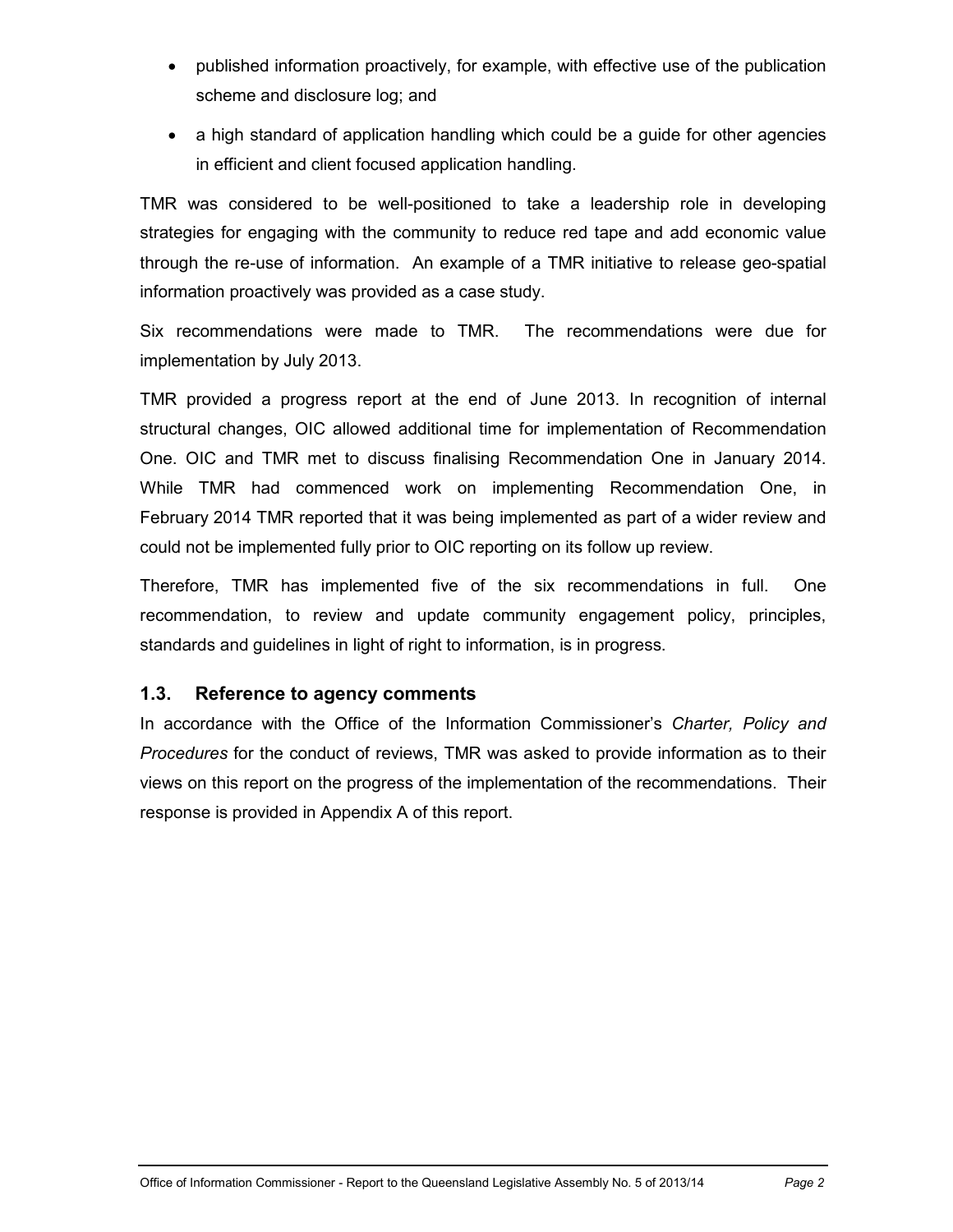# **2. Summary of implementation of recommendations**

| <b>Culture of</b><br><b>Openness</b>                                                                                                                  | <b>Leadership &amp;</b><br><b>Accountability</b>                                                                              | <b>Maximum</b><br><b>Disclosure</b>                                                                                               | <b>Compliance</b>                                                                                                                                                                                                  |
|-------------------------------------------------------------------------------------------------------------------------------------------------------|-------------------------------------------------------------------------------------------------------------------------------|-----------------------------------------------------------------------------------------------------------------------------------|--------------------------------------------------------------------------------------------------------------------------------------------------------------------------------------------------------------------|
| Ensure information<br>management projects<br>are explicitly<br>mentioned in policies<br>for working with<br>stakeholders.<br>(Rec 1)<br>(In progress) | <b>Ensure operational</b><br>performance<br>measures are in<br>place for application<br>handling.<br>(Rec 2)<br>(Implemented) | <b>Update and publish</b><br>the Information Asset<br>Register.<br>(Rec 3)<br>(Implemented)                                       | <b>Ensure that business</b><br>units responding to<br>requests for<br>information provide<br>all the requested<br>information to the RTI<br>and Privacy Unit in<br>the first instance.<br>(Rec 6)<br>(Implemented) |
|                                                                                                                                                       |                                                                                                                               | Work with industry<br>and communities to<br>publish information<br>using interactive<br>applications.<br>(Rec 4)<br>(Implemented) |                                                                                                                                                                                                                    |
|                                                                                                                                                       |                                                                                                                               | Improve the visibility<br>of administrative<br>access schemes.<br>(Rec 5)<br>(Implemented)                                        |                                                                                                                                                                                                                    |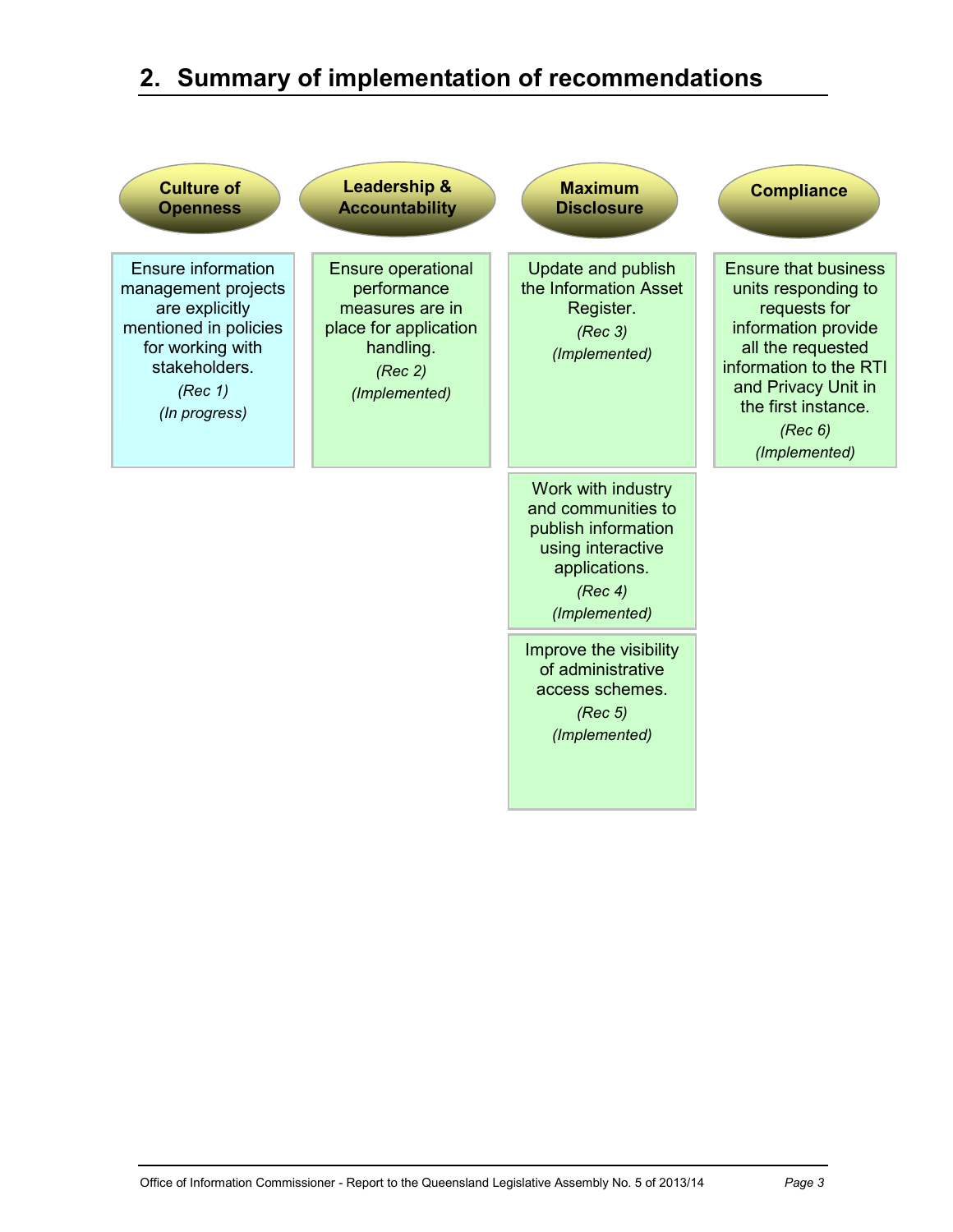## **3. Progress update**

This section discusses the work completed and its impacts on the agency's operations and outcomes.

#### **3.1 Work completed**

TMR has:

- made changes to the performance monitoring and case management system, incorporating quantitative and qualitative performance measures<sup>1</sup>
- published the Information Asset Register on the website
- made an extensive array of online services accessible through the website, and has published multiple datasets through the Queensland Government's open data website
- implemented a Transport and Motoring QGov portal for single online entry to Queensland Government services, and provided a link to this portal from the 'How do I access information' page on the website; and
- rebuilt the RTI and Privacy Liaison Officer network, including related processes, to ensure business units responding to applications for information under the RTI Act or IP Act provide all requested documents, together with all clearly identifiable attachments relevant to a document, to the RTI and Privacy Unit on the first occasion.

#### **3.2 Work still to be done**

One recommendation is in progress and not yet fully implemented.

#### **Recommendation One**

 $\overline{a}$ 

Recommendation One required TMR to review the document 'Community Engagement: Policy, Principles, Standards and Guidelines' to ensure it is up-to-date and to incorporate specific mention of working with stakeholders to identify and meet their information needs, within 12 months.

<sup>1</sup> TMR advised of relevant changes to the case management system in a progress report dated 28 June 2013. OIC accepts this advice.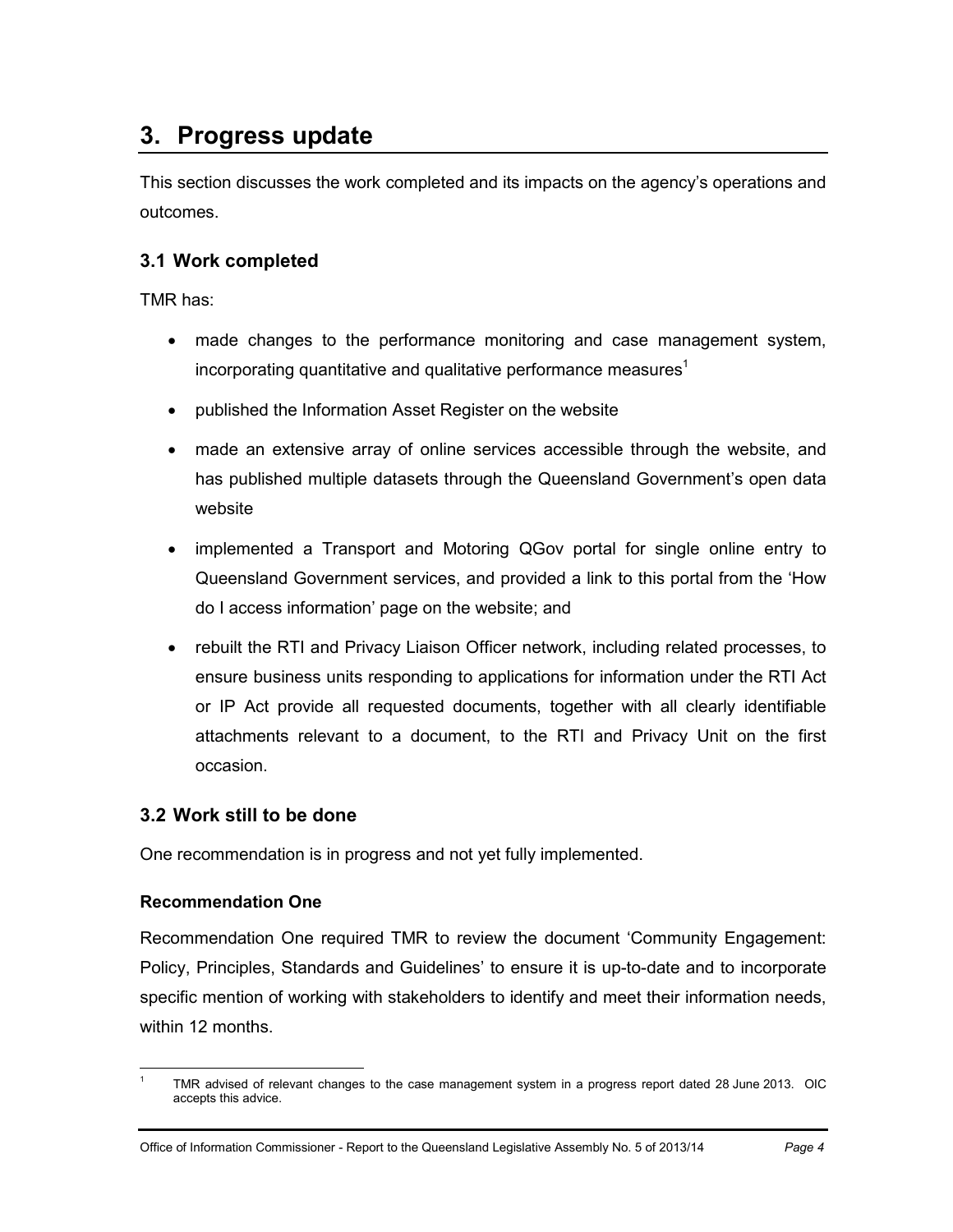TMR provided OIC with a draft of the updated document, titled *Transport and Main Roads: Community Engagement Standard, October 2013*. OIC was given an opportunity to comment on the document during the redrafting process, and highlighted areas of improvement regarding the need to include encouragement of two-way dialogue with the community about identifying information needs. Early in 2014, TMR stated that the implementation of a new suite of community engagement policies and procedures will be progressed in 2013/14. TMR advised that this recommendation would be addressed as part of this overall review of community engagement policy and practice. Implementation of this recommendation is in progress.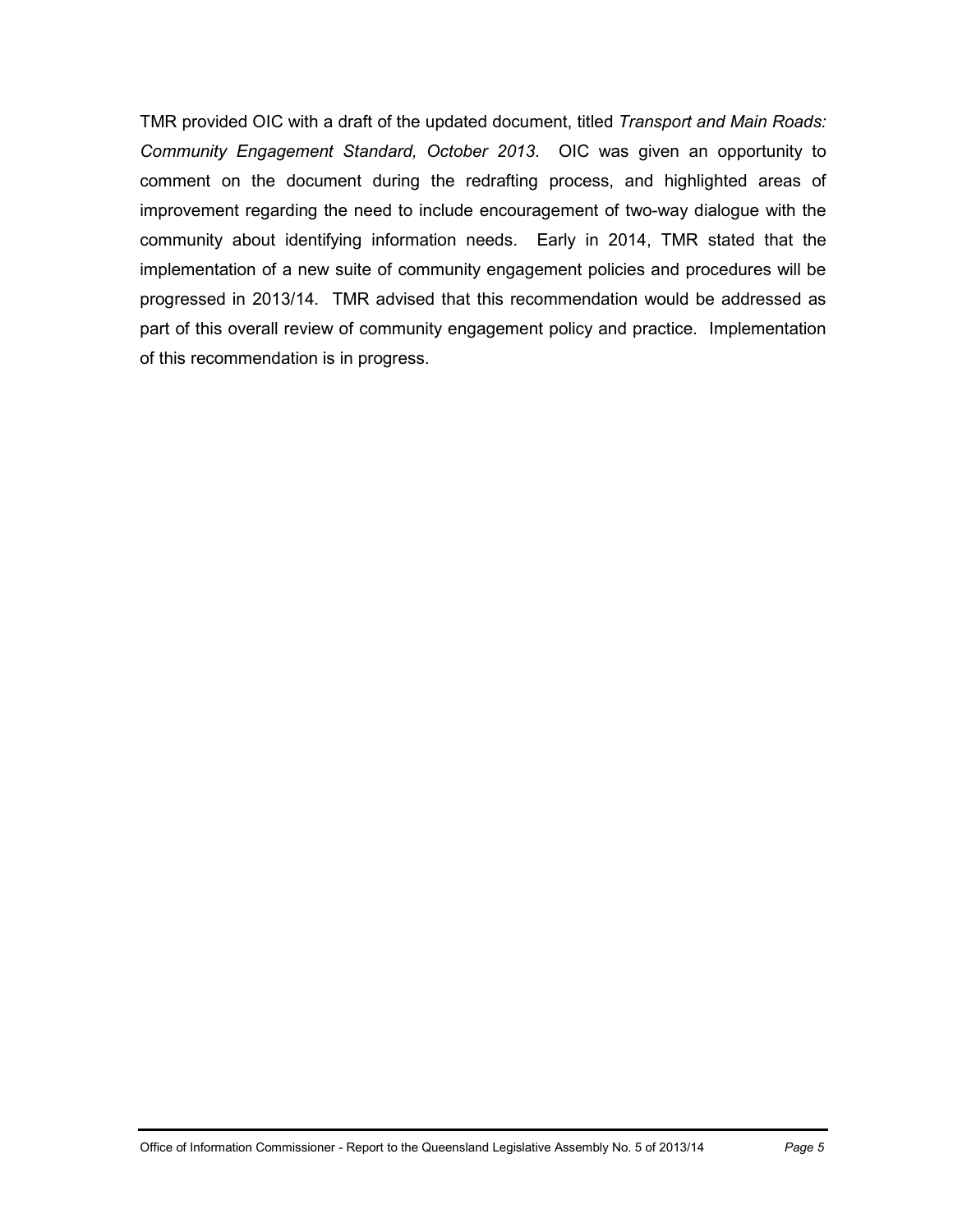## **4. Appendix A – Comments Received**

In accordance with the Office of the Information Commissioner's *Charter, Policy and Procedures* for the conduct of reviews, the Department of Transport and Main Roads was asked to provide information as to their views on the progress of the implementation of the recommendations. Their comments are attached.